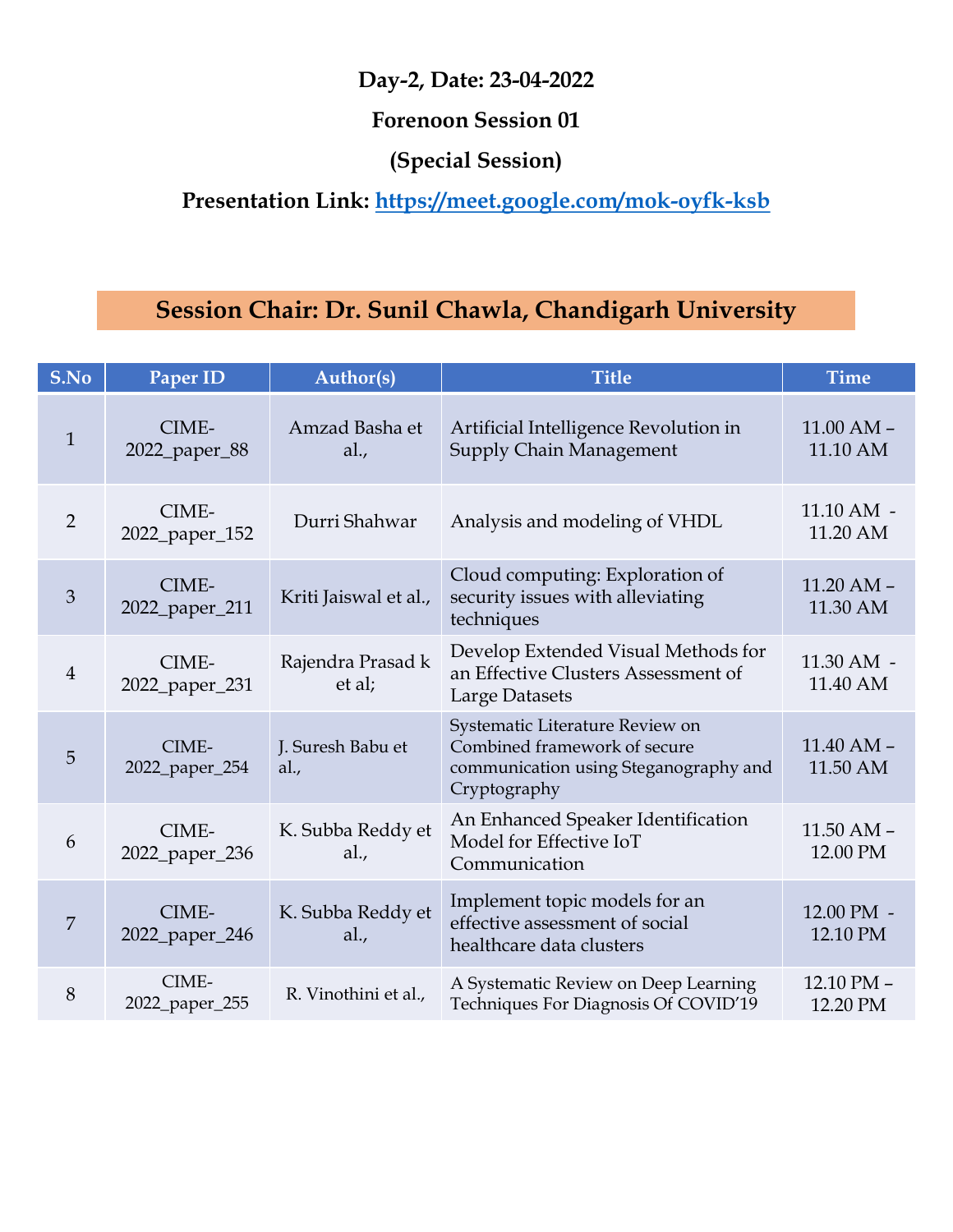#### Forenoon Parallel Session 02

# (Design Engineering Session)

## Presentation Link: https://meet.google.com/twm-roak-vcc

|                |                         |                                   | Day-2, Date: 23-04-2022                                                                                                                                       |                            |
|----------------|-------------------------|-----------------------------------|---------------------------------------------------------------------------------------------------------------------------------------------------------------|----------------------------|
|                |                         |                                   | <b>Forenoon Parallel Session 02</b>                                                                                                                           |                            |
|                |                         |                                   | (Design Engineering Session)                                                                                                                                  |                            |
|                |                         |                                   | <b>Presentation Link: https://meet.google.com/twm-roak-vcc</b>                                                                                                |                            |
|                |                         |                                   |                                                                                                                                                               |                            |
|                |                         |                                   | Session Chair: Dr. K. Viswanath Allamraju, IARE Hyderabad                                                                                                     |                            |
| S.No.          | Paper ID                | <b>Author(s)</b>                  | <b>Title</b>                                                                                                                                                  | <b>Time</b>                |
| $\mathbf{1}$   | CIME-<br>2022_paper_22  | Anil Donikela<br>et al.           | Design and analysis of CNC draw bar                                                                                                                           | $11.00$ AM $-$<br>11.10 AM |
| 2              | CIME-<br>2022_paper_104 | Altaf Hussain<br>Syed et al.,     | Experimental and numerical analyses<br>of contour of airplane wings                                                                                           | $11.10$ AM $-$<br>11.20 AM |
| 3              | CIME-<br>2022_paper_107 | Satyanarayana<br>$G$ V et al.,    | Alcohol detection with engine locking                                                                                                                         | $11.20$ AM $-$<br>11.30 AM |
| $\overline{4}$ | CIME-<br>2022_paper_116 | Nandini B. et<br>al.,             | Design and kinematic analysis of<br>automatic articulated robot                                                                                               | 11.30 AM -<br>11.40 AM     |
| 5              | CIME-<br>2022_paper_127 | Manoj Panchal<br>et al.           | Investigation of mechanical properties<br>of bamboo/ banana/ graphite epoxy<br>composite                                                                      | $11.40$ AM $-$<br>11.50 AM |
| 6              | CIME-<br>2022_paper_140 | Aswartha<br>Narayana K et<br>al., | Security guard with camera and night<br>vision light                                                                                                          | $11.50$ AM $-$<br>12.00 PM |
| 7              | CIME-<br>2022_paper_163 | Alamgir Md et<br>al.,             | Fabrication, Design and Analysis of<br>Mini-Hacksaw Powered By Beam<br>Engine                                                                                 | 12.00 PM -<br>12.10 PM     |
| 8              | CIME-<br>2022_paper_173 | A. Saravan<br>Bhavan et al.       | Design and Manufacturing of Blanking<br>operation pair die for Press Tool<br>Machine                                                                          | 12.10 PM -<br>12.20 PM     |
| 9              | CIME-<br>2022_paper_191 | Rishikanth et<br>al.,             | Design and analysis of a lemon cutting<br>robot                                                                                                               | 12.20 PM -<br>12.30 PM     |
| 10             | CIME-<br>2022_paper_244 | Azam<br>Muhamad et al.            | Optimization of flexible dorsiflexion<br>assists orthotic ankle joint design for<br>ease of customization and load ability<br>through finite element analysis | 12.30 PM -<br>12.40 PM     |
| 11             | CIME-<br>2022_paper_262 | Farmer et al.                     | Design and impact analysis of a go-<br>kart chassis                                                                                                           | 12.40 PM -<br>12.50 PM     |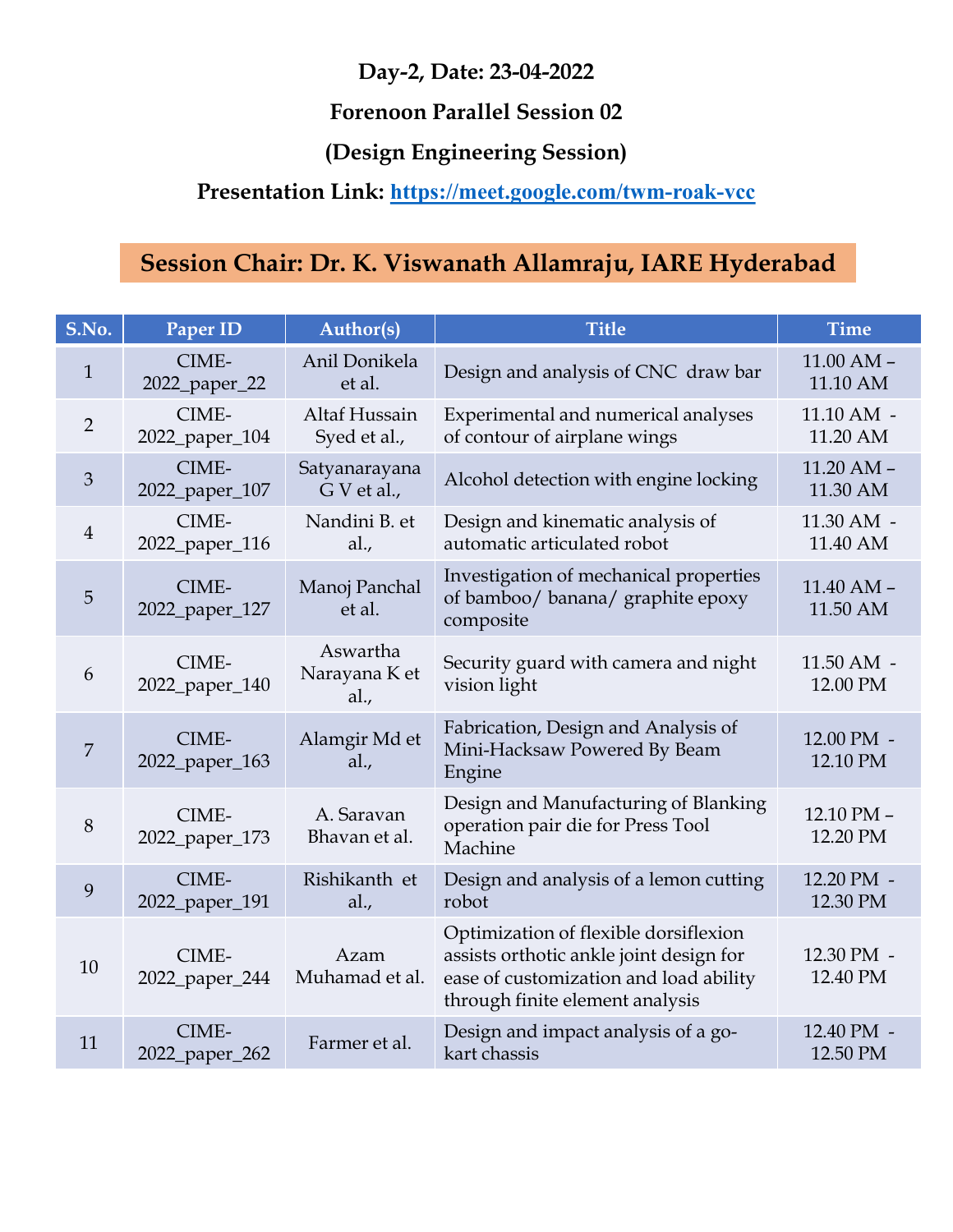#### Forenoon Parallel Session 03

#### Thermal and Fluid Science

## Presentation Link: https://meet.google.com/xwn-fcpn-etw

|                |                                                                                             |                                            | Day-2, Date: 23-04-2022                                                                                                                          |                                  |
|----------------|---------------------------------------------------------------------------------------------|--------------------------------------------|--------------------------------------------------------------------------------------------------------------------------------------------------|----------------------------------|
|                |                                                                                             |                                            | <b>Forenoon Parallel Session 03</b>                                                                                                              |                                  |
|                | <b>Thermal and Fluid Science</b><br>Presentation Link: https://meet.google.com/xwn-fcpn-etw |                                            |                                                                                                                                                  |                                  |
|                |                                                                                             |                                            |                                                                                                                                                  |                                  |
|                |                                                                                             |                                            | Session Chair: Dr. B. Kiran Naik NIT Rourkela                                                                                                    |                                  |
| S.No.          | Paper ID                                                                                    | <b>Author(s)</b>                           | <b>Title</b>                                                                                                                                     | Time (IST)                       |
| $\mathbf{1}$   | CIME-<br>2022_paper_12                                                                      | Vikash Kumar<br>Singh Chauhan              | Double slot jet impingement cooling of<br>a round block                                                                                          | $11.00 \text{ AM}$ -<br>11.10 AM |
| $\overline{2}$ | CIME-<br>2022_paper_106                                                                     | Grashma<br>Mariam George<br>et al.         | A Comprehensive Review on<br>Thermohydraulic Issues of Nanofluids<br>to be used in Heat Exchangers                                               | $11.10$ AM $-$<br>11.20 AM       |
| $\mathfrak{Z}$ | CIME-<br>2022_paper_156                                                                     | Pavan<br>Gangadhar<br>Kalyan et al.        | Experimental analysis of performance<br>of a Ranque-Hilsch Vortex Tube at<br>different operating conditions                                      | $11.20$ AM $-$<br>11.30 AM       |
| $\overline{4}$ | CIME-<br>2022_paper_160                                                                     | P. Pavan<br>Kumar et al.                   | <b>Experimental and Numerical analyses</b><br>on heat transfer of a double pipe heat<br>exchanger                                                | 11.30 AM -<br>11.40 AM           |
| 5 <sup>5</sup> | CIME-<br>2022_paper_161                                                                     | <b>Charles Anand</b><br>N et al.           | Design and transient thermal analysis<br>of IC engine various cylindrical fins<br>using different materials using FEM                            | $11.40$ AM $-$<br>11.50 AM       |
| 6              | CIME-<br>2022_paper_162                                                                     | Manikanta D S<br>Ch et al.                 | Numerical investigation on solar flat<br>plat collector at different mediums and<br>angles                                                       | 11.50 AM -<br>12.00 PM           |
| $\overline{7}$ | CIME-<br>2022_paper_179                                                                     | N. Srinivasa<br>Rajneesh et al.            | CFD analysis flow through cryogenic<br>expansion turbine                                                                                         | 12.00 PM -<br>12.10 PM           |
| 8              | CIME-<br>2022_paper_182                                                                     | Awinash Patel<br>et al.                    | Numerical Analysis of Naturally<br>Ventilated Indoor Environment for<br>Different Turbulence Models                                              | 12.10 PM -<br>12.20 PM           |
| 9              | CIME-<br>2022_paper_183                                                                     | <b>Neel</b><br>Armstrong<br>Abraham et al. | Rotational Effect of parabolic flow past<br>in a vertical plate through porous<br>medium with variable temperature<br>and uniform mass diffusion | 12.20 PM -<br>12.30 PM           |
| 10             | CIME-<br>2022_paper_184                                                                     | Ambar<br>Shrivastava et<br>al.             | Drag Reduction Simulation of Generic<br>Vehicle Model by Adding Vortex<br>Generators for Battery Electric Car in<br>India                        | 12.30 PM -<br>12.40 PM           |
| 11             | CIME-<br>2022_paper_243                                                                     | Vinit Malik et<br>al.                      | Comparison of Pure and Impure<br>Single-Crystal Tungsten Magneto-<br>Resistive Heat Switch for Space<br>Application                              | 12.40 PM -<br>12.50 PM           |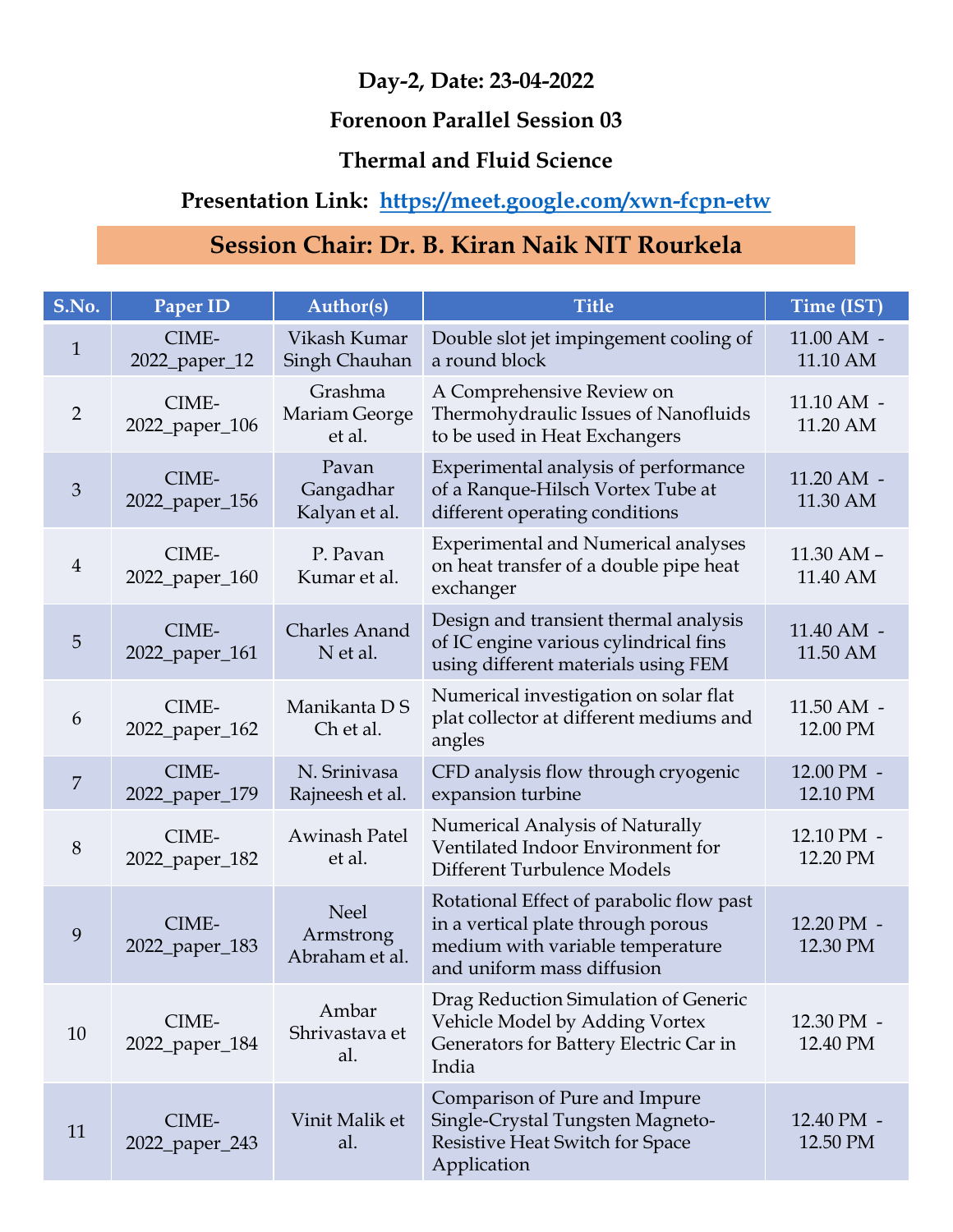#### Forenoon Parallel Session 04

## (Multidisciplinary)

## Presentation Link: https://meet.google.com/vpu-rsiz-azz

|                | Day-2, Date: 23-04-2022<br><b>Forenoon Parallel Session 04</b>                                                                          |                                |                                                                                                                                               |                                  |  |
|----------------|-----------------------------------------------------------------------------------------------------------------------------------------|--------------------------------|-----------------------------------------------------------------------------------------------------------------------------------------------|----------------------------------|--|
|                | (Multidisciplinary)<br>Presentation Link: https://meet.google.com/vpu-rsiz-azz<br>Session Chair: Dr. M. Sunandana Reddy, RGMCET Nandyal |                                |                                                                                                                                               |                                  |  |
|                |                                                                                                                                         |                                |                                                                                                                                               |                                  |  |
| S.No.          | Paper ID                                                                                                                                | Author(s)                      | <b>Title</b>                                                                                                                                  | <b>Time</b>                      |  |
| $\mathbf{1}$   | CIME-<br>2022_paper_7                                                                                                                   | Rohit Kumar et<br>al.,         | Effect of Blast-Furnace Slag on<br>Geopolymer Paste                                                                                           | $11.00 \text{ AM}$ -<br>11.10 AM |  |
| 2              | CIME-<br>2022_paper_16                                                                                                                  | Arun Premnath<br>et al.,       | Effect of rice husk filler on hardness<br>and impact strength of basalt fiber<br>epoxy polymer composite                                      | $11.10$ AM $-$<br>11.20 AM       |  |
| $\mathfrak{Z}$ | CIME-<br>2022_paper_67                                                                                                                  | Raximberdiyevi<br>ch A Net al. | Influence of Machine-Tractor Units on<br>Soil Compaction in Tillage                                                                           | 11.20 AM -<br>11.30 AM           |  |
| $\overline{4}$ | CIME-<br>2022_paper_68                                                                                                                  | Soliev H M et<br>al.,          | Energy performance of wide-width<br>cotton seed sowing aggregate                                                                              | $11.30$ AM $-$<br>11.40 AM       |  |
| $\overline{5}$ | CIME-<br>2022_paper_70                                                                                                                  | Tukhtabayev et<br>al.,         | Applying for Wide Coverage Machine-<br><b>Tractor Aggregates in Reducing Soil</b><br>Compaction                                               | 11.40 AM -<br>11.50 AM           |  |
| 6              | CIME-<br>2022_paper_76                                                                                                                  | Vigneshwara<br>K. B. et al.,   | A comparative study of Concrete -<br>Hollow and Solid Blocks utilized, in<br>construction sector with the help of<br><b>Buckling Analysis</b> | $11.50$ AM $-$<br>12.00 PM       |  |
| 7.             | CIME-<br>2022_paper_147                                                                                                                 | A. Umarov et<br>al.            | Features of parameters of a pair of rolls                                                                                                     | 12.00 PM -<br>12.10 PM           |  |
| 8.             | CIME-<br>2022_paper_171                                                                                                                 | G Achilov et al.               | Determination of the support reaction<br>forces of the feeding mechanism<br>of a multi-operation machine                                      | 12.10 PM -<br>12.20 PM           |  |
| 9.             | CIME-<br>2022_paper_213                                                                                                                 | Gagik Galstyan<br>et al.,      | Study of stone materials in "St.<br>Astvattsatsin" church of "Tatev"<br>monastery complex                                                     | 12.20 PM -<br>12.30 PM           |  |
| 10.            | CIME-<br>2022_paper_258                                                                                                                 | Anurup<br>Kakkar et al.        | Comparative Study of Using Shredded<br>PET and HDPE Plastic Waste in<br>Concrete to Assess its Properties                                     | 12.30 PM -<br>12.40 PM           |  |